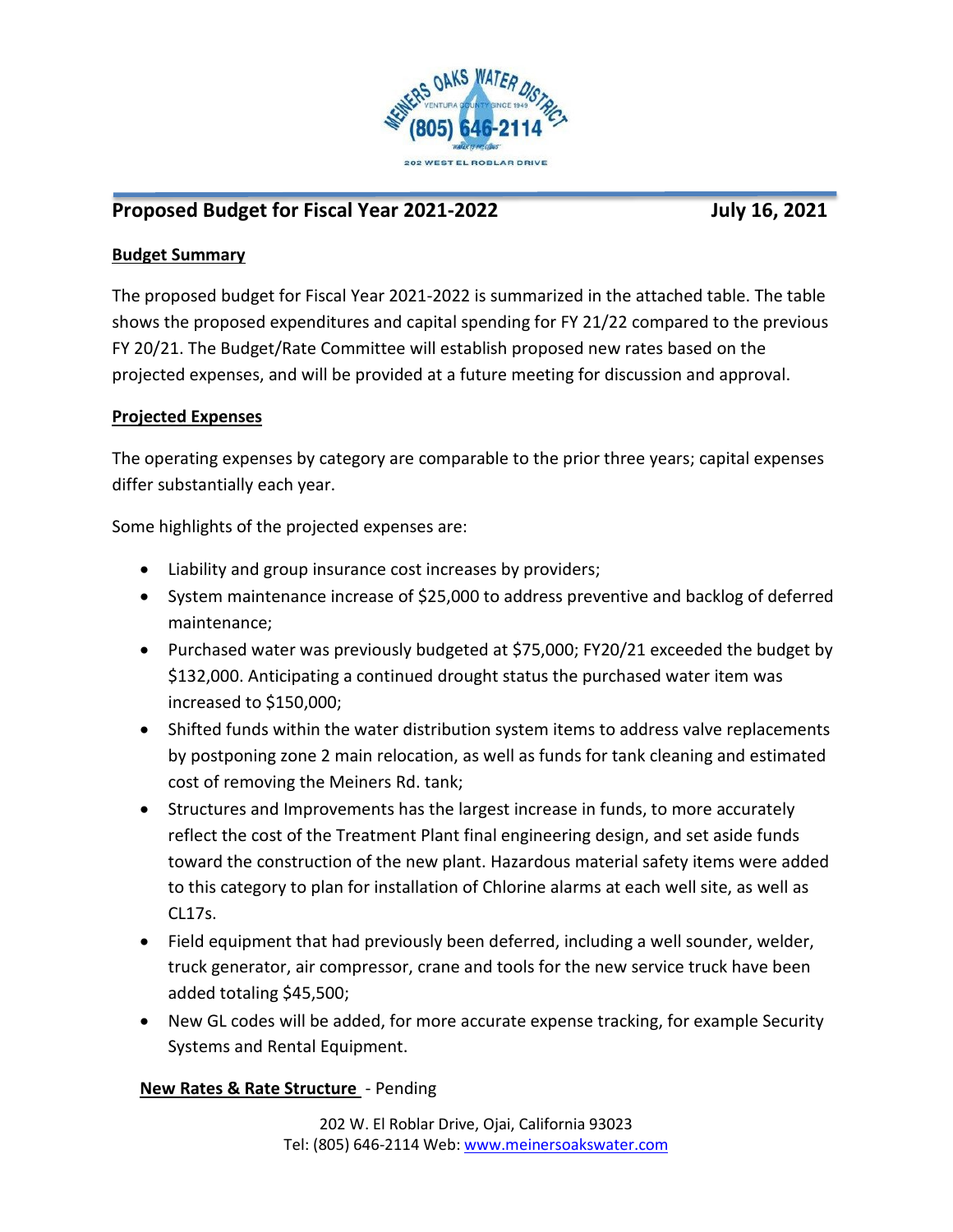|                                             |                       | <b>APPROVED</b> | FY 21/22 v. |
|---------------------------------------------|-----------------------|-----------------|-------------|
| <b>Expenditures</b>                         | FY 2021-22            | FY 2020-21      | FY 20/21    |
| <b>Salaries</b>                             | 600,000.00            | 575,000.00      | 25,000.00   |
| <b>Payroll Taxes</b>                        | 45,000.00             | 60,000.00       | (15,000.00) |
| <b>Retirement Contributions</b>             | 55,000.00             | 51,000.00       | 4,000.00    |
| Group Insurance                             | 96,000.00             | 86,000.00       | 10,000.00   |
| <b>Company Uniforms</b>                     | 4,500.00              | 2,500.00        | 2,000.00    |
| Phone Office                                | 9,000.00              | 9,000.00        |             |
| <b>Janitorial Service</b>                   | 4,400.00              | 5,000.00        | (600.00)    |
| Refuse Disposal                             | 4,500.00              | 3,400.00        | 1,100.00    |
| Liability Insurance                         | 54,000.00             | 40,000.00       | 14,000.00   |
| <b>Workers Compensation</b>                 | 18,000.00             | 18,000.00       |             |
| Wells                                       | 10,000.00             | 10,000.00       |             |
| <b>Truck Maintenance</b>                    | 3,500.00              | 3,500.00        |             |
| Office Equip. Maintenance                   | 5,000.00              | 5,000.00        |             |
| *Security System (New GL Code)              | 600.00                |                 | 600.00      |
| <b>Cell Phones</b>                          | 4,500.00              | 4,500.00        |             |
| System Maintenance                          | 100,000.00            | 75,000.00       | 25,000.00   |
| Safety Equipment                            | 6,000.00              | 3,000.00        | 3,000.00    |
| <b>Laboratory Services</b>                  | 12,000.00             | 11,000.00       | 1,000.00    |
| <b>Membership and Dues</b>                  | 9,000.00              | 8,000.00        | 1,000.00    |
| Printing and Binding                        | 2,500.00              | 3,500.00        | (1,000.00)  |
| <b>Office Supplies</b>                      | 6,000.00              | 5,000.00        | 1,000.00    |
| Postage and Express                         | 11,000.00             | 10,000.00       | 1,000.00    |
| B.O.D. Fees                                 | 15,000.00             | 15,000.00       |             |
| <b>Engineering &amp; Technical Services</b> | 30,000.00             | 50,000.00       | (20,000.00) |
| <b>Computer Services</b>                    | 17,000.00             | 17,000.00       |             |
| Other Prof. & Regulatory Fees               | 40,000.00             | 40,000.00       |             |
| <b>Public and Legal Notices</b>             | 2,000.00              | 2,000.00        |             |
| <b>Attorney Fees</b>                        | 75,000.00             | 75,000.00       |             |
| <b>GSA Fees</b>                             | 50,000.00             | 50,000.00       |             |
| VR/SBC/City of VTA Law Suit                 | 75,000.00             | 75,000.00       |             |
| State Water                                 |                       | 20,000.00       | (20,000.00) |
| <b>Audit Fees</b>                           | 25,000.00             | 25,000.00       |             |
| <b>Small Tools</b>                          | $\overline{5,000.00}$ | 3,000.00        | 2,000.00    |
| *Rental Equipment (New GL Code)             |                       |                 |             |
| <b>Election Supplies</b>                    | 2,500.00              | 2,500.00        |             |
| <b>Water Purchase</b>                       | 150,000.00            | 75,000.00       | 75,000.00   |
| <b>CMWD Standby Charges</b>                 | 20,000.00             | 20,000.00       |             |
| <b>Treatment Plant</b>                      | 20,000.00             | 20,000.00       |             |
| Fuel                                        | 13,000.00             | 13,000.00       |             |
| <b>Travel Exp./Seminars</b>                 | 2,000.00              | 2,000.00        |             |
| <b>Utilities</b>                            | 3,500.00              | 3,500.00        |             |
| Power and Pumping                           | 80,000.00             | 80,000.00       |             |
| Meters                                      | 10,000.00             | 10,000.00       |             |
| <b>Total Expenditures</b>                   | 1,695,500.00          | 1,586,400.00    | 109,100.00  |

### **Table 1: FY 2021/2022 BUDGET**